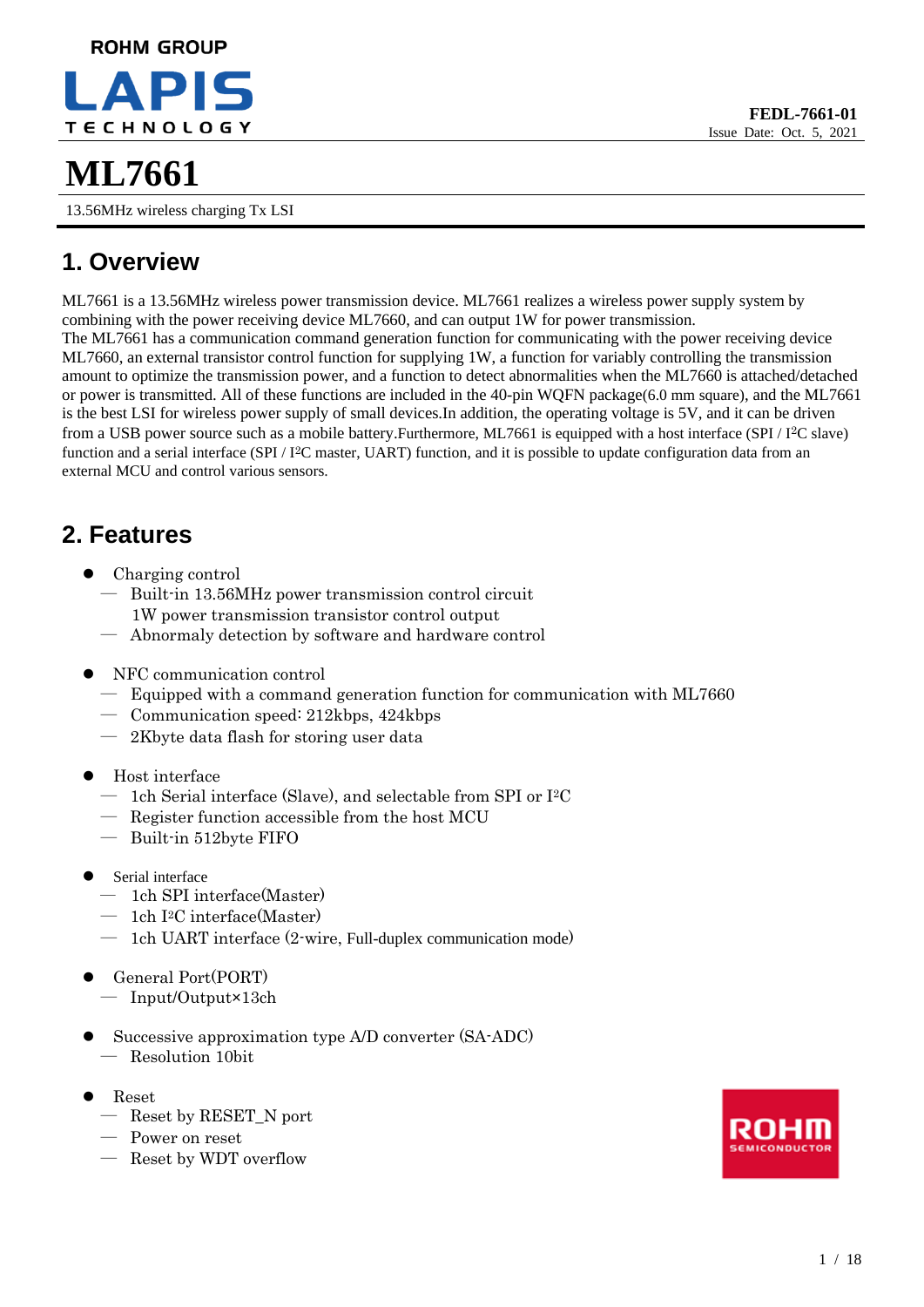- Clock
	- ― Low speed clock
		- Built-in RC oscillation(32.768kHz)
	- ― High speed clock Crystal oscillator (27.12MHz)
- ⚫ Package
	- ― WQFN40pin(P-WQFN40-0606-0.50-63)
- ⚫ CPU
	- ― 16-bit RISC CPU(CPU:nX-U16/100)
	- ― Built-in On-chip debug function
	- ― Minimum instruction execution time  $\div$  147.5ns (@6.78MHz system clock)
- ⚫ Internal memory

| Memory size |  |
|-------------|--|
|-------------|--|

| $Flash*$          | SRAM                                  | Other RAM                     |
|-------------------|---------------------------------------|-------------------------------|
| Program: 32K byte | 6K byte (Work RAM)                    | 256 byte $(For NFC)$          |
| Data: 2K byte     | 1K byte (For debugger trace function) | 512 byte (For Host interface) |

\*: This product uses SuperFlash® technology licensed from Silicon Storage Technology, Inc. SuperFlash® is a registered trademark of Silicon Storage Technology, Inc.

- ⚫ Interrupt controller (INTC)
	- ― 1 non-maskable interrupt source (Internal source: WDT)
	- ― 26 maskable interrupt sources(Internal source: 18, External source: 8)
	- ― Software interrupt(SWI): Max. 64 sources
	- ― Selectable edge and sampling for external interrupt and comparator
	- ― Four step unterrupt levels
- ⚫ Timer
	- ― 8bit×8ch (16-bit configuration is possible using 2ch)
	- ― Built-in Repeat mode, One shot mode is available
	- ― Timer start/stop function by software
- ⚫ Watchdog timer(WDT)
	- ― Non-maskable interrupt and Reset
	- 1<sup>st</sup> overflow: generate interrupt, 2<sup>nd</sup> overflow: generate reset or host notification ― Free-run
	- ― Overflow period: 4 selectable(125ms, 500ms, 2s, 8s) at LSCLK=32.768kHz
	- ― Stop function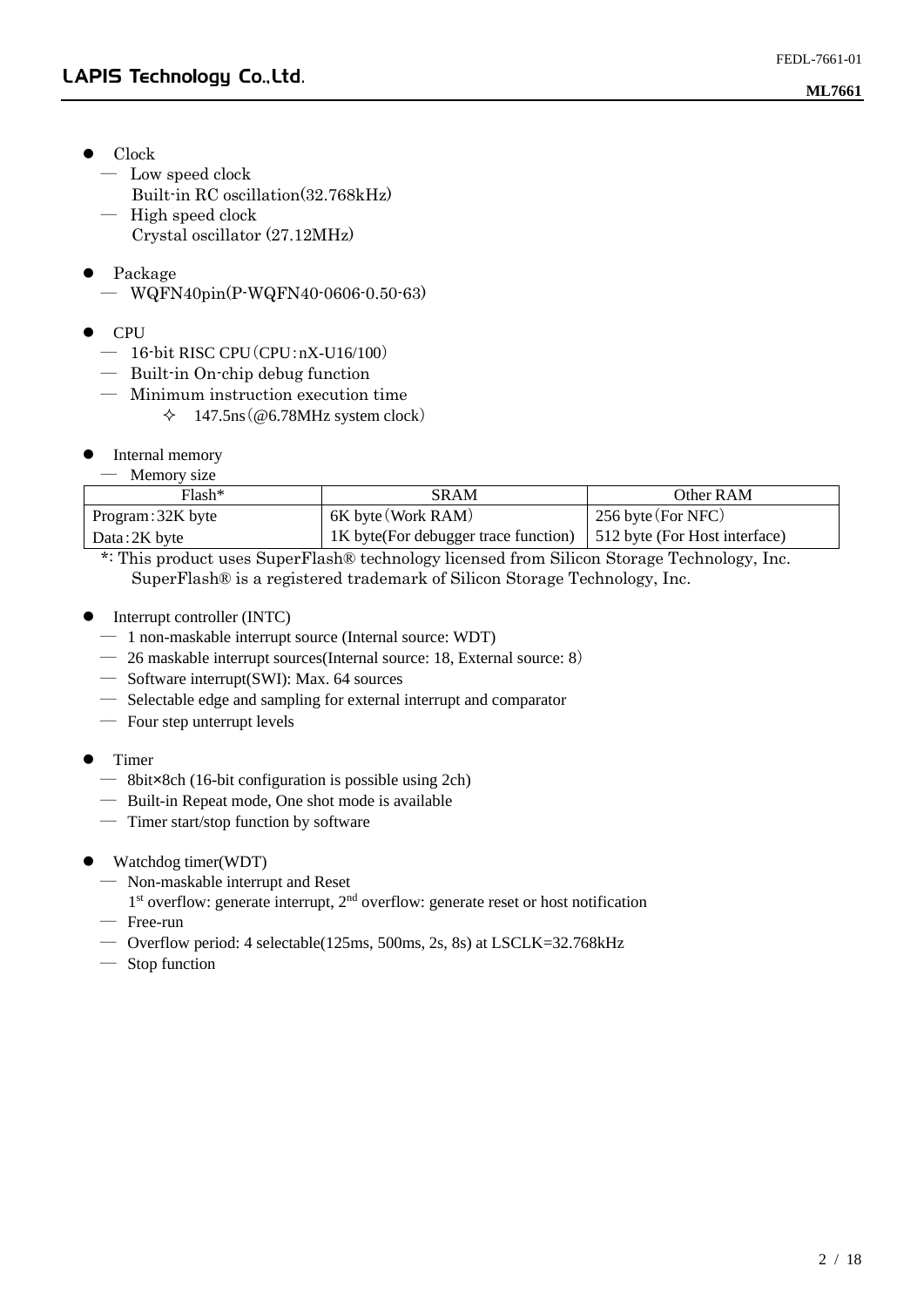- $\bullet$  I<sup>2</sup>C bus interface (I<sup>2</sup>C Master) ― Normal mode (100kbit/s), Fast mode (400kbit/s) available
- SPI interface (SPI Master)
	- ― Selectable from MSB/LSB first
	- ― Selectable from 8-bit length or 16-bit length
	- ― Selectable clock phase and polarity
- ⚫ UART
	- ― Full-duplex communication mode
	- ― Communication speed: 4800 to 115200bps
	- ― Programable interface (Data length, Parity and Stop bit can be selected)
- Power management
	- ― Clock division function
		- System clock supports 6.78MHz, 3.39MHz, 1.7MHz, 848kHz, 424kHz, 212kHz and 106kHz
	- ― Clock stop function
		- HALT mode to stop only CPU
		- HALT-H mode to stop CPU and high speed clock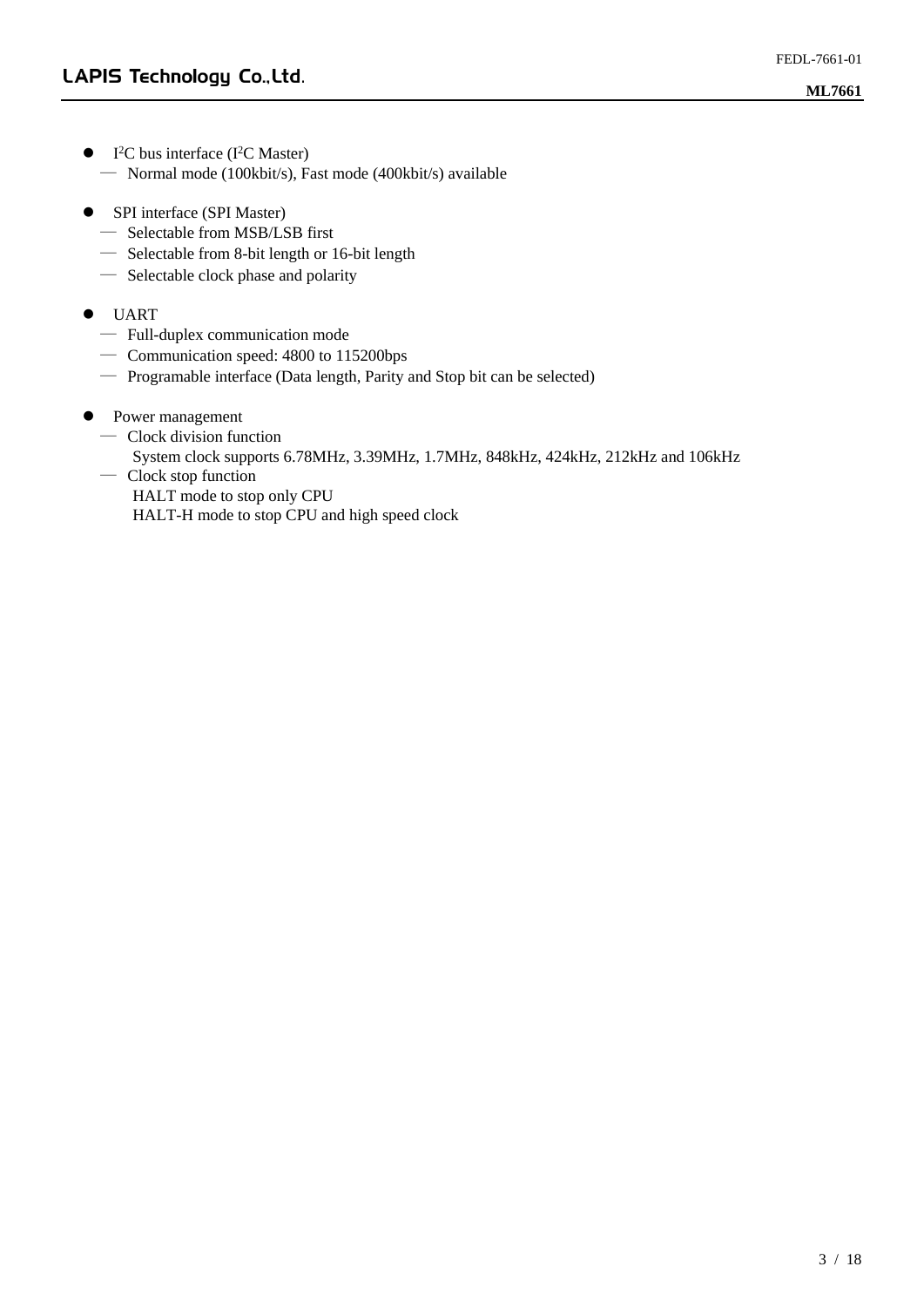#### **3. Functional block structure**

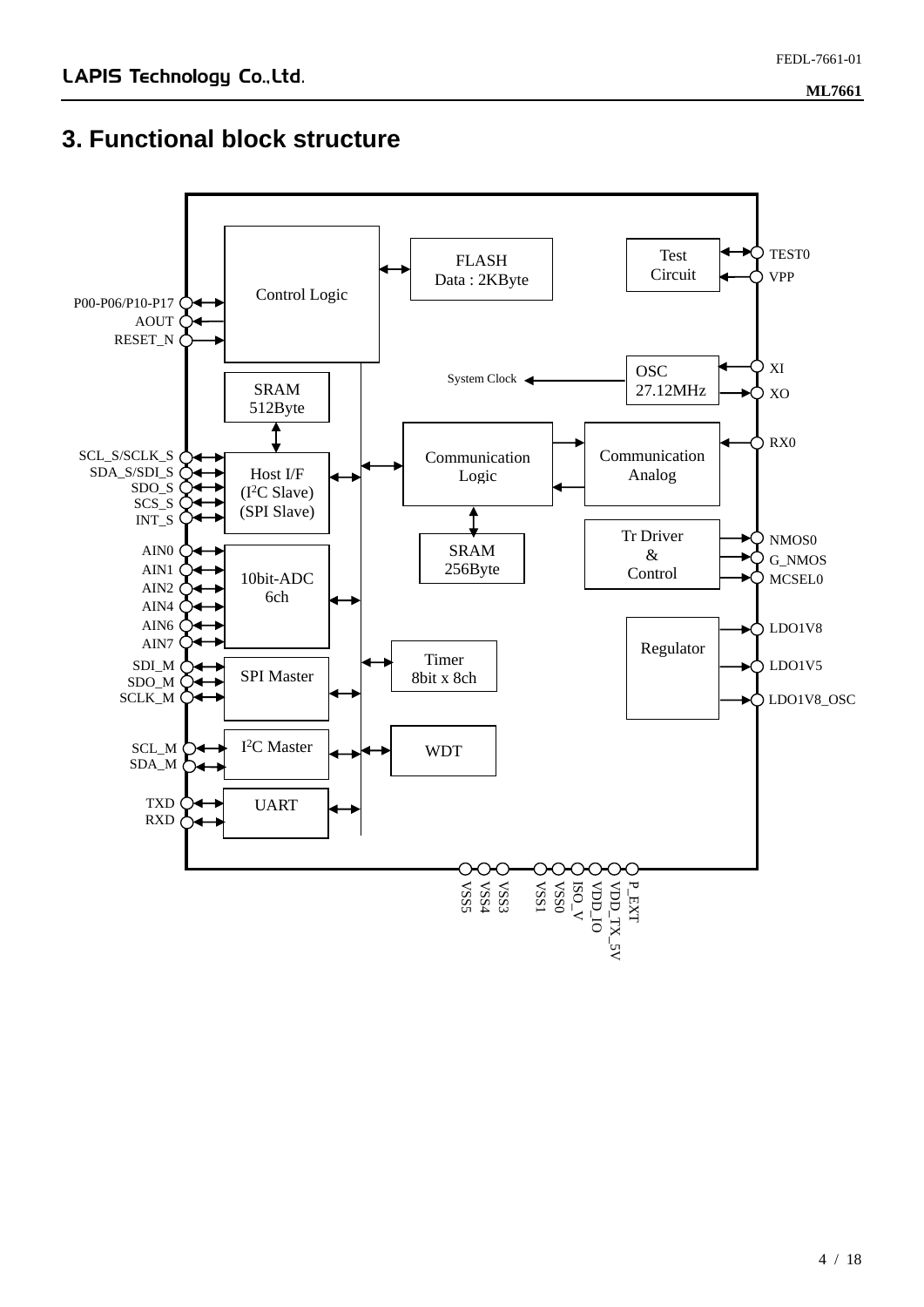### **4. Pin assignment**



\*Solder the exposed pad onto the PCB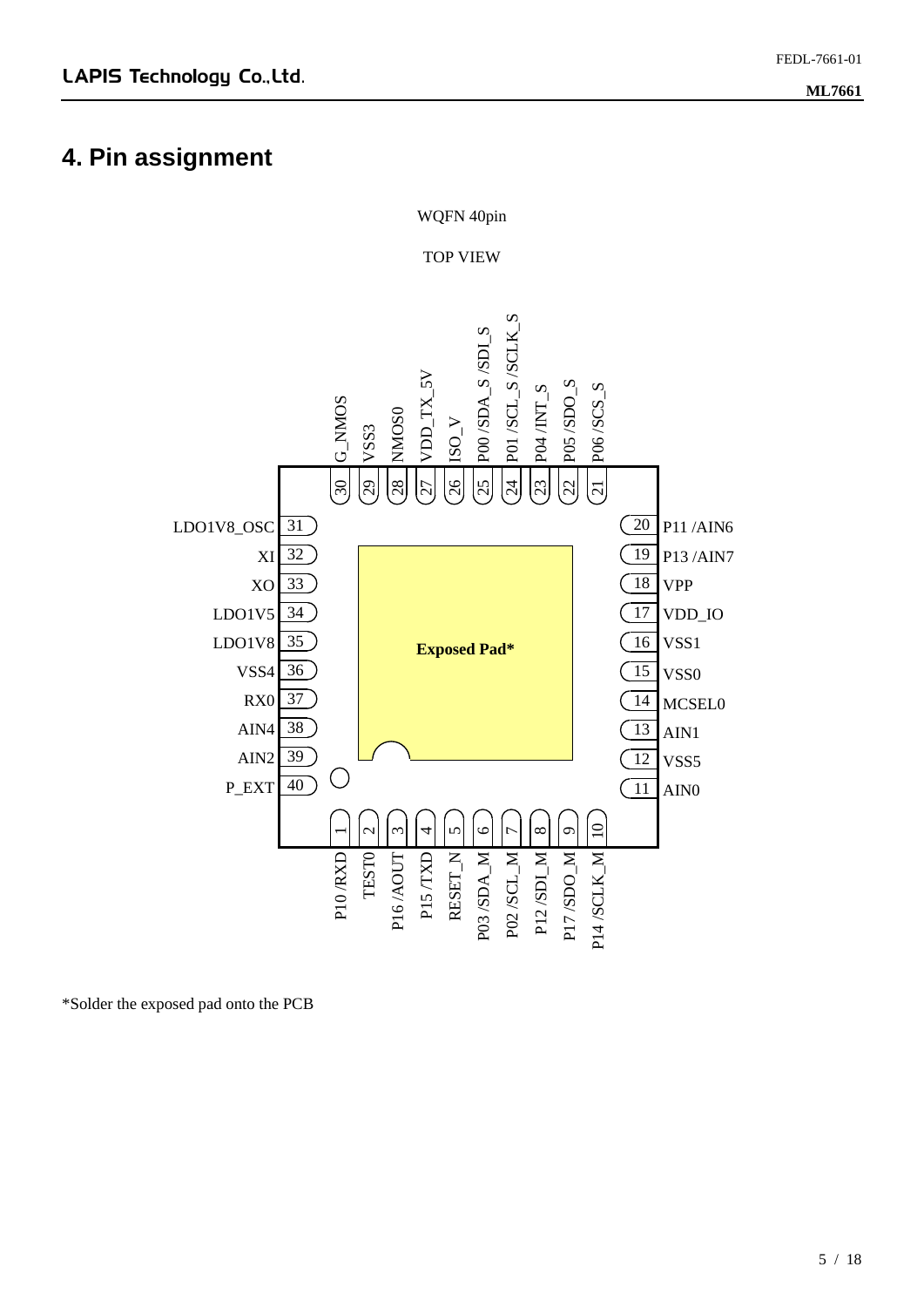### **5. Pin description**

#### **5.1 Power GND reference voltage pins**

| PIN No.           | Pin name                        | In reset<br>$(1^*1)$ | 1/O<br>(*2) | Active<br>Level | <b>Description</b>                          | Process in<br>not use |
|-------------------|---------------------------------|----------------------|-------------|-----------------|---------------------------------------------|-----------------------|
| 15                | VSS0                            |                      |             |                 |                                             |                       |
| 16                | VSS <sub>1</sub>                |                      |             |                 | Ground                                      |                       |
| 29                | VSS3                            |                      |             |                 | (VSS0 to VSS5 are connected inside the LSI, |                       |
| 36                | VSS4                            |                      |             |                 | respectively)                               |                       |
| $12 \overline{ }$ | VSS <sub>5</sub>                |                      |             |                 |                                             |                       |
| 17                | VDD_IO                          |                      |             |                 | Logic IO voltage                            |                       |
| 34                | LDO <sub>1</sub> V <sub>5</sub> | H(A)                 | <b>O</b> A  |                 | Core 1.5V voltage output                    |                       |
| 35                | LDO <sub>1</sub> V <sub>8</sub> | H(A)                 | <b>OA</b>   |                 | ADC 1.8V voltage output                     |                       |
| 31                | LDO1V8_OSC                      | H(A)                 | <b>OA</b>   |                 | 27.12MHz oscillator 1.8V voltage output     |                       |
| 40                | P_EXT                           |                      |             |                 | External Power supply (5V)                  |                       |
| 26                | ISO V                           |                      |             |                 | Logic IO voltage (for host communication)   |                       |
| 27                | VDD_TX_5V<br>$\mathbf{r}$       |                      | $-1$        |                 | Power supply for driver (5V)                |                       |

\* Connect ISO\_V to VDD\_IO on the board

#### **5.2 Analog signal pins**

| PIN No. | Pin name        | In reset<br>(*1) | $\overline{1}/\overline{O}$<br>$(*2)$ | Supply power | Active<br>Level | <b>Description</b>                       | Process in<br>not use |
|---------|-----------------|------------------|---------------------------------------|--------------|-----------------|------------------------------------------|-----------------------|
| 37      | R <sub>X0</sub> |                  | ΙA                                    |              |                 | <b>RF Data receiving</b>                 |                       |
| 30      | G NMOS          | PD               | <b>O</b> A                            | VDD TX 5V    |                 | N transistor bias output for<br>charging |                       |
| 28      | NMOS0           |                  | OА                                    | VDD_TX_5V    |                 | N transistor driver for charging         |                       |

### **5.3 Clock pins**

| PIN No. | Pin name | In reset<br>$(*1)$ | I/C<br>$(* \cap$<br>$\epsilon$ | Supply power | Active<br>_evel | <b>Description</b>       | Process in<br>not use |
|---------|----------|--------------------|--------------------------------|--------------|-----------------|--------------------------|-----------------------|
| 32      | v۱       |                    |                                | LDO1V8 OSC   | –               | 27.12MHz oscillation pin |                       |
| 33      | XΟ       |                    |                                | LDO1V8 OSC   | –               | 27.12MHz oscillation pin |                       |

#### **5.4 Other Pins**

| PIN No. | Pin name                | In reset<br>(*1) | I/O<br>$(2^*2)$ | Supply power | Active<br>Level | <b>Description</b>                                                                                    | Process in<br>not use |
|---------|-------------------------|------------------|-----------------|--------------|-----------------|-------------------------------------------------------------------------------------------------------|-----------------------|
| 5       | <b>RESET N</b>          | PU               |                 | VDD_IO       |                 | Reset input<br>/For debugger                                                                          | Open                  |
| 25      | P00/SDA S/<br>SDI S     | Z                | I/O             | ISO_V        |                 | Input/Output port<br>HostIF(I <sup>2</sup> C slave) data input/output<br>HostlF(SPI slave) data input | Open                  |
| 24      | P01 / SCL_S /<br>SCLK S | Z                | I/O             | ISO_V        |                 | Input/Output port<br>HostIF(I <sup>2</sup> C slave) clock input<br>HostlF(SPI slave) clock input      | Open                  |
| 7       | P02 / SCL_M             | Z                | I/O             | ISO_V        |                 | Input/Output port<br>I <sup>2</sup> C master clock output                                             | Open                  |
| 6       | P03 / SDA_M             | Z                | I/O             | ISO_V        |                 | Input/Output port<br>I <sup>2</sup> C master data input/output                                        | Open                  |
| 23      | P04 / INT_S             | Z                | I/O             | ISO_V        |                 | Input/Output port<br>HostIF INT output                                                                | Open                  |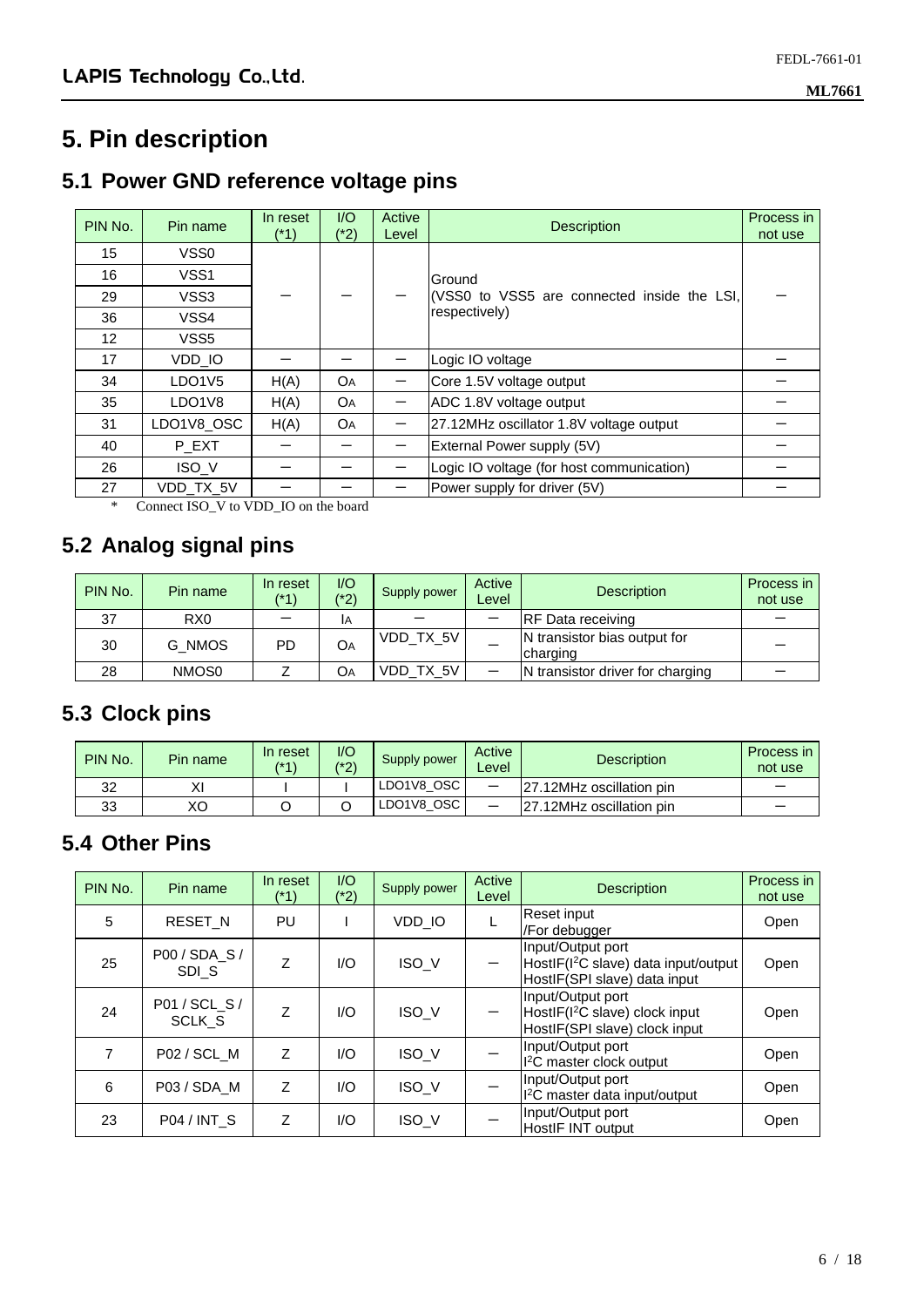| PIN No. | Pin name               | In reset<br>(*1) | I/O<br>$(*2)$     | Supply<br>power | Active<br>Level | <b>Description</b>                                   | Process in<br>not use |
|---------|------------------------|------------------|-------------------|-----------------|-----------------|------------------------------------------------------|-----------------------|
| 22      | P05 / SDO_S            | Z                | 1/O               | ISO_V           |                 | Input/Output port<br>HostlF(SPI slave) data output   | Open                  |
| 21      | P06/SCS_S              | Z                | 1/O               | ISO_V           |                 | Input/Output port<br>HostIF(SPI slave) select signal | Open                  |
| 11      | AIN <sub>0</sub>       | Z                | Iд                | VDD_IO          |                 | AD input 0                                           | Open                  |
| 13      | AIN <sub>1</sub>       | Z                | IA                | VDD_IO          | —               | AD input 1                                           | Open                  |
| 39      | AIN <sub>2</sub>       | Z                | Iд                | P EXT           | —               | AD input 2                                           | Open                  |
| 38      | AIN4                   | Z                | IA                | P_EXT           | -               | AD input 4                                           | Open                  |
| 1       | <b>P10/RXD</b>         | PU               | I/O               | VDD_IO          |                 | Input/Output port<br>UART data input                 | Open                  |
| 20      | <b>P11/AIN6</b>        | Z                | $I_{DA}/O$        | ISO_V           |                 | Input/Output port<br>/AD input 6                     | Open                  |
| 8       | P12 / SDI_M            | Z                | 1/O               | ISO_V           |                 | Input/Output port<br>SPI master data input           | Open                  |
| 19      | <b>P13/AIN7</b>        | Z                | $I_{DA}/O$        | VDD_IO          |                 | Input/Output port<br>/AD input 7                     | Open                  |
| 10      | P14 / SCLK_M           | Z                | 1/O               | ISO_V           |                 | Input/Output port<br>SPI master clock output         | Open                  |
| 4       | P15/TXD                | Z                | I/O               | VDD_IO          |                 | Input/Output port<br>UART data output                | Open                  |
| 3       | P <sub>16</sub> / AOUT | Z                | I/O <sub>DA</sub> | VDD_IO          |                 | Input/Output port<br>Analog monitor output           | Open                  |
| 9       | P17 / SDO_M            | $\overline{z}$   | I/O               | ISO_V           |                 | Input/Output port<br>SPI master data output          | Open                  |
| 14      | <b>MCSEL0</b>          | PU               | O                 | VDD_IO          |                 | Matching capacitor select signal                     | Open                  |

### **5.5 Test pins**

| PIN No. | Pin name     | In reset<br>$(*1)$ | 1/O<br>(*2) | Supply<br>power | Active<br>Level | <b>Description</b>          | Process in<br>not use |
|---------|--------------|--------------------|-------------|-----------------|-----------------|-----------------------------|-----------------------|
|         | <b>TEST0</b> |                    | l/C         | VDD<br>IC       |                 | For debugger                | Pull-Up               |
| 18      | ∨PP          | –                  | ΙA          | –               |                 | Power supply for Flash test | Open                  |

#### (\*1) In reset state :

| Pin state      | L(O)      | "L" level output        |
|----------------|-----------|-------------------------|
| definition     | H(O)      | "H" level output        |
| in reset state | L(A)      | Analog "L" level output |
|                | H(A)      | Analog "H" level output |
|                | PU        | Pull-Up                 |
|                | <b>PD</b> | Pull-Down               |
|                | 7         | <b>Floating state</b>   |

# (\*2) I/O : For I/O definition, using under abbreviation

| $\sim$ . The model matrix and the andormal distribution |                   |                                                          |
|---------------------------------------------------------|-------------------|----------------------------------------------------------|
| I/O definition                                          | ΙA                | Analog input                                             |
|                                                         | OA                | Analog output                                            |
|                                                         |                   | Digital input                                            |
| 1/O                                                     |                   | Bi-directional pin                                       |
|                                                         | $I_{DA}/O$        | Bi-directional pin, Input are digital and analog shared  |
|                                                         | I/O <sub>DA</sub> | Bi-directional pin, Output are digital and analog shared |
|                                                         | O                 | Digital output                                           |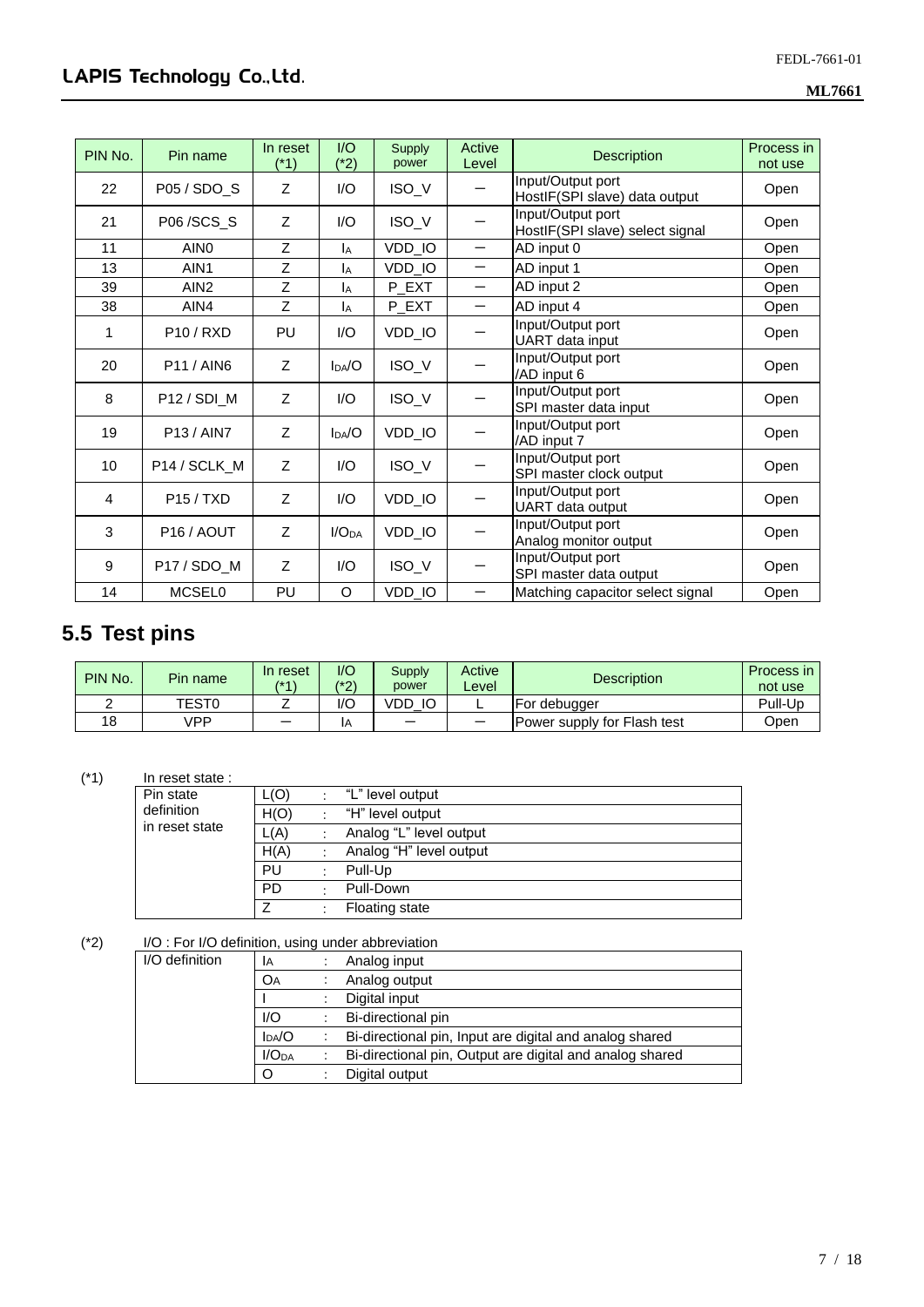# **6. Electrical characteristics**

### **6.1 Absolute maximum ratings**

| <b>Item</b>                                        | Symbol                          | Condition             | Rating                     | Unit |
|----------------------------------------------------|---------------------------------|-----------------------|----------------------------|------|
| Power voltage (Digital IO)                         | VDD IO                          | Ta=25 $^{\circ}$ C    | $-0.3$ to $+6.5$           | V    |
|                                                    | ISO_V                           | Ta=25 $^{\circ}$ C    | $-0.3$ to $+6.5$           | V    |
| Regulator Input voltage                            | P EXT                           | Ta=25°C               | $-0.3$ to $+6.5$           | V    |
| Power voltage (Power transmission)                 | VDD_TX_5V                       | Ta=25 $^{\circ}$ C    | $-0.3$ to $+6.5$           | V    |
| Core power voltage /<br>Crystal oscillator voltage | LDO <sub>1</sub> V <sub>5</sub> | $Ta = 25^{\circ}C$    | $-0.3$ to $+2.0$           | V    |
| Analog power voltage                               | LDO1V8                          | Ta= $25^{\circ}$ C    | $-0.3$ to $+6.5$           | V    |
| 27.12MHz oscillator power voltage                  | LDO1V8 OSC                      | $Ta = 25^{\circ}C$    | $-0.3$ to $+6.5$           | v    |
| Input voltage                                      | <b>VDIN</b>                     | Ta=25°C, Digital port | $-0.3$ to $VDD$ $IO + 0.3$ | V    |
|                                                    |                                 | Ta=25°C. RX0          | $-0.3$ to $+6.5$           | V    |
| Input current                                      | li.                             | Ta=25°C, Digital port | $-10$ to $+10$             | mA   |
| Output voltage                                     | <b>V<sub>DO</sub></b>           | Ta=25°C, Digital port | $-0.3$ to $VDD$ $IO+0.3$   | V    |
| Digital output current                             | ldo.                            | $Ta = 25^{\circ}C$    | $-12$ to $+20$             | mA   |
| Power dissipation                                  | PD.                             | Ta=25 $^{\circ}$ C    |                            | W    |
| Storage temperature                                | $\mathsf{T}_{\mathsf{std}}$     |                       | $-55$ to $+150$            | °C   |

### **6.2 Recommended operating conditions**

| Item                                | Symbol               | Condition                                                       | Min.            | Typ.                     | Max.            | Unit           |
|-------------------------------------|----------------------|-----------------------------------------------------------------|-----------------|--------------------------|-----------------|----------------|
| Operating voltage                   | VDD_IO               |                                                                 | 1.8             |                          | 5.5             | $\vee$         |
|                                     | ISO_V                | Connect with VDD_IO on<br>the board                             | 1.8             |                          | 5.5             | $\vee$         |
|                                     | P_EXT                |                                                                 | 4.5             | 5.0                      | 5.5             | $\vee$         |
|                                     | VDD_TX_5V            |                                                                 | 4.5             | 5.0                      | 5.5             | $\vee$         |
| Operating temperature               | Ta1                  | Communication                                                   | $-40$           | $+25$                    | $+85$           | $\overline{c}$ |
|                                     | Ta2                  | Charging                                                        | T.B.D.          | $+25$                    | T.B.D.          | $\overline{c}$ |
| Crystal oscillator frequency        | fxtl                 |                                                                 | Typ<br>$-0.05%$ | 27.12                    | Typ<br>$+0.05%$ | <b>MHz</b>     |
| Crystal oscillator load capacitance | $C_{DL}$<br>$C_{GL}$ | NIHON DEMPA KOGYO<br>Co., Ltd.<br>NX2016SA(CL=6pF)              | Typ<br>$-1%$    | 8                        | Typ<br>$+1%$    | pF             |
|                                     | $C_{DL}$<br>$C_{GL}$ | <b>NIHON DEMPA KOGYO</b><br>Co., Ltd.<br>NX2016SA(CL=8pF)       | Typ<br>$-1%$    | 12                       | Typ<br>$+1%$    | pF             |
|                                     | $C_{DL}$<br>$C_{GL}$ | <b>KYOCERA Corporation</b><br>CX1210SB(CL=6pF)                  | Typ<br>$-1%$    | 8                        | Typ<br>$+1%$    | pF             |
|                                     | $C_{DL}$<br>$C_{GL}$ | <b>KYOCERA Corporation</b><br>CX2016DB(CL=8pF)                  | Typ<br>$-1%$    | 12                       | Typ<br>$+1%$    | pF             |
|                                     | $C_{DL}$<br>$C_{GL}$ | <b>TXC</b><br><b>SMD SEAM SEALING</b><br>XTAL 2.0 x 1.6(CL=8pF) | Typ<br>$-1%$    | 12                       | Typ<br>$+1%$    | pF             |
| LDO1V5 outside Capacitor            | C <sub>LDO1V5</sub>  | —                                                               | Typ<br>$-10%$   | 2.2                      | Typ<br>$+10%$   | μF             |
| P_EXT outside Capacitor             | <b>CPEXT</b>         |                                                                 | Typ<br>$-10%$   | 2.2                      | Typ<br>+10%     | $\mu$ F        |
| LDO1V8 outside Capacitor            | C <sub>LDO1V8</sub>  |                                                                 | Typ<br>$-10%$   | 0.47                     | Typ<br>$+10%$   | $\mu$ F        |
| LDO1V8_OSC outside Capacitor        | CLDO1V8OSC           |                                                                 | Typ<br>$-10%$   | 0.47                     | Typ<br>$+10%$   | $\mu$ F        |
| VDD_IO outside Capacitor            | CVDDIO               |                                                                 | Typ<br>$-10%$   | 0.1                      | Typ<br>$+10%$   | μF             |
| VDD_TX_5V outside Capacitor         | C <sub>TX5V</sub>    |                                                                 | Typ<br>$-10%$   | 2.2                      | Typ<br>$+10%$   | μF             |
| AIN input voltage                   | <b>VAIN</b>          | AIN0, AIN6, AIN7                                                | $\mathbf 0$     | $\overline{\phantom{0}}$ | 1.8             | $\vee$         |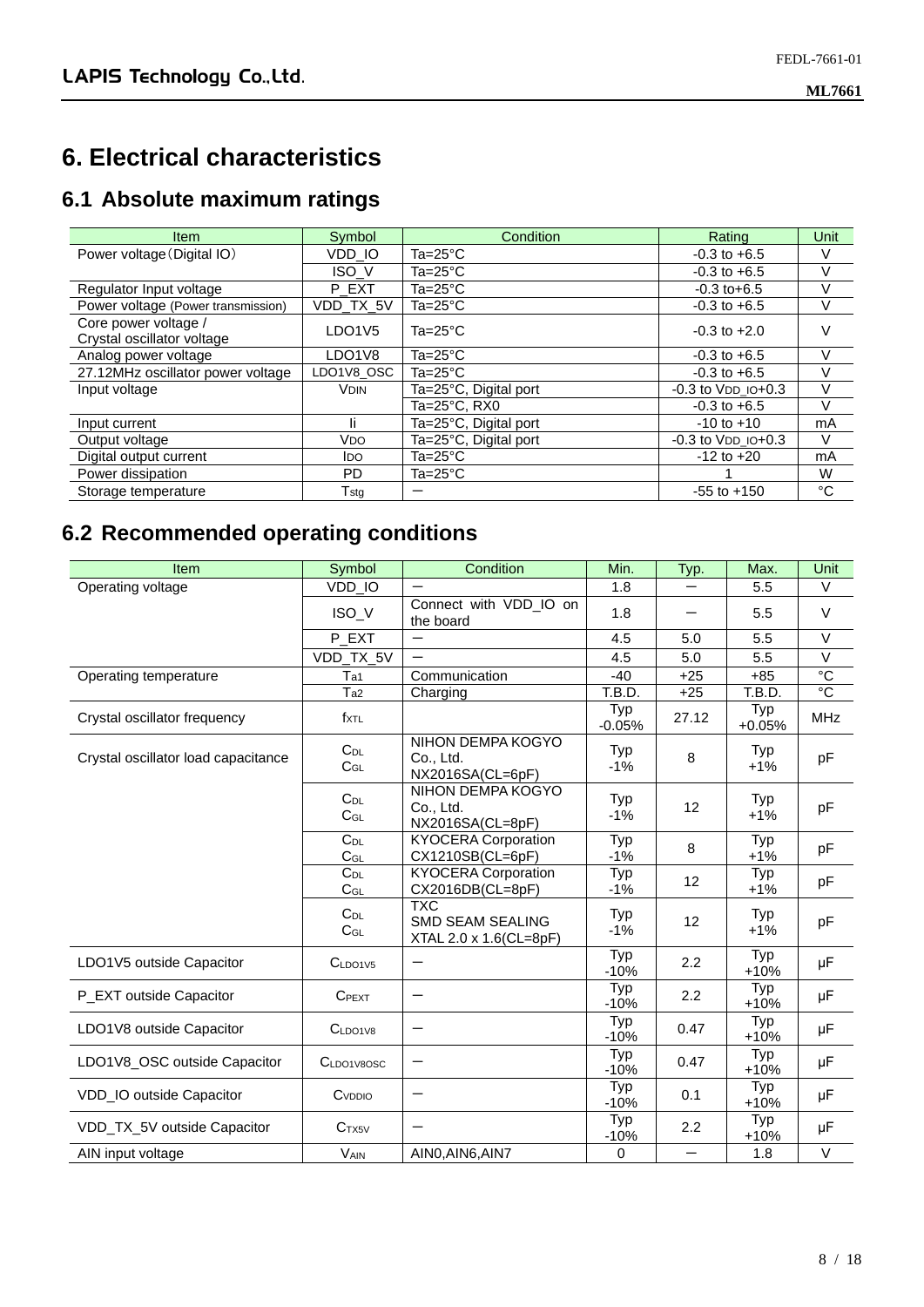### **6.3 Flash memory operating conditions**

| 項目                               | 記号                     | 条件                           | 範囲             | 単位    |
|----------------------------------|------------------------|------------------------------|----------------|-------|
| Operating temperature (Ambience) | <b>T</b> <sub>OP</sub> | write/erase                  | $-20$ to $+60$ | °C    |
| Operating voltage                | P EXT                  | write/erase                  | 4.5 to 5.5     | V     |
| Rewrite count                    | $C_{EPD}$              | Program Flash                | 100            | times |
|                                  |                        | Data Flash                   | 10,000         | times |
| Erase unit                       |                        | Sector erase (Program Flash) |                | KB    |
|                                  |                        | Sector erase (Data Flash)    | 128            | B     |
| Erase time (Maximum)             |                        | Sector erase                 | 50             | ms    |
| Write unit                       |                        | Program Flash                | 4 bytes        |       |
|                                  |                        | Data Flash                   | 1 byte         |       |

#### **6.4 Power transmission characteristics**

|                        |        | (VDD<br><b>VDD</b><br>.8 to 5.5V.<br>. "≔ل. | $5V=4.5$ to 5.5V, | VSS=0V. | Ta=-40 to $+85^{\circ}$ C |      |
|------------------------|--------|---------------------------------------------|-------------------|---------|---------------------------|------|
| Item                   | Svmbol | Condition                                   | Min.              | $TVD$ . | Max.                      | Unit |
| nmos0 output frequency | ੋ™ ⊺   |                                             |                   | 13.56   |                           | MHz  |

#### **6.5 Ocsillation characteristics**

|                                               |        |           | (VDD $IO=1.8$ to 5.5V, P EXT=4.5 to 5.5V, VSS=0V) |                   |      |      |
|-----------------------------------------------|--------|-----------|---------------------------------------------------|-------------------|------|------|
| Item                                          | Symbol | Condition | Min.                                              | T <sub>V</sub> p. | Max. | Unit |
| Low speed embedded RC<br>oscillator frequency | ⊺∟CR   |           | $-10%$                                            | 32.768            | +10% | kHz  |
| $*1 \cdot 1094$ evelopmone                    |        |           |                                                   |                   |      |      |

\*1 : 1024 cycle average

#### **6.6 SA-ADC characteristics**

|                                  | (VDD_IO=1.8 to 5.5V, P_EXT=4.5 to 5.5V, VSS=0V, Ta=-40 to +85°C) |             |      |      |      |            |
|----------------------------------|------------------------------------------------------------------|-------------|------|------|------|------------|
| <b>Item</b>                      | Symbol                                                           | Condition   | Min. | Typ. | Max. | Unit       |
| Resolution                       | n                                                                |             |      | 10   |      | bit        |
| Integral non-linearity error     | INL                                                              | LDO1V8=1.8V | -6   |      | +6   | <b>LSB</b> |
| Differential non-linearity error | <b>DNL</b>                                                       | LDO1V8=1.8V | -6   |      | +6   | <b>LSB</b> |
| Zero scale error                 | ZSE                                                              |             | -6   |      | $+6$ | <b>LSB</b> |
| Full scale error                 | <b>FSE</b>                                                       |             | -6   |      | +6   | <b>LSB</b> |
| Input impedance                  | RI                                                               |             |      | 6k   |      | Ω          |
| SA-ADC reference voltage         | <b>VREF</b>                                                      | LDO1V8=VREF |      | 1.8  |      |            |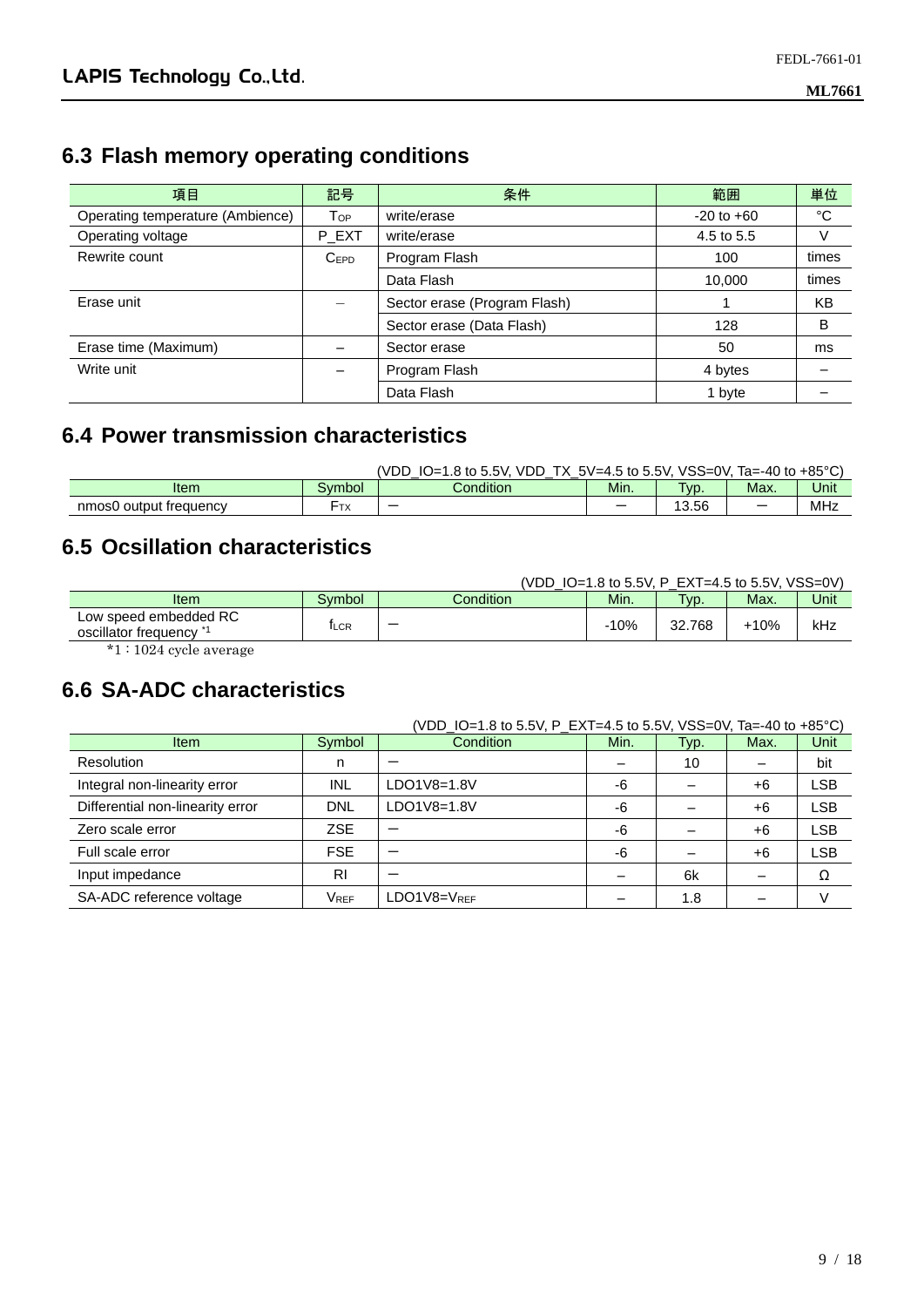#### **6.7 Reset characteristics**

|                                      |           | (VDD IO=1.8 to 5.5V, P EXT=4.5 to 5.5V, VSS=0V, Ta=-40 to +85 °C) |                          |                          |                          |      |
|--------------------------------------|-----------|-------------------------------------------------------------------|--------------------------|--------------------------|--------------------------|------|
| <b>Item</b>                          | Symbol    | <b>Condition</b>                                                  | Min.                     | Typ.                     | Max.                     | Unit |
| RESET N pulse width                  | $P_{RST}$ |                                                                   |                          | $\overline{\phantom{0}}$ | $\overline{\phantom{0}}$ | ms   |
| RESET_N noise removal<br>Pulse width | PNRST     |                                                                   | $\overline{\phantom{0}}$ | $\overline{\phantom{0}}$ | 0.3                      | μs   |

#### **6.8 DAC characteristics**

|                                               |                              | (VDD_IO=1.8 to 5.5V, P_EXT=4.5 to 5.5V, VSS=0V, Ta=-40 to +85°C) |                          |      |      |      |
|-----------------------------------------------|------------------------------|------------------------------------------------------------------|--------------------------|------|------|------|
| <b>Item</b>                                   | Symbol                       | Condition                                                        | Min.                     | Typ. | Max. | Unit |
| Output voltage range                          | Vdac                         | dac level=0 to $511$                                             | $\overline{\phantom{0}}$ | 4    |      |      |
| Output voltage step width                     | Vstep                        |                                                                  |                          | -    | 10   | mV   |
| Output volrage temperature<br>characteristics | $\mathsf{V}_{\mathsf{temp}}$ | Max-Min                                                          | -                        |      |      | dB   |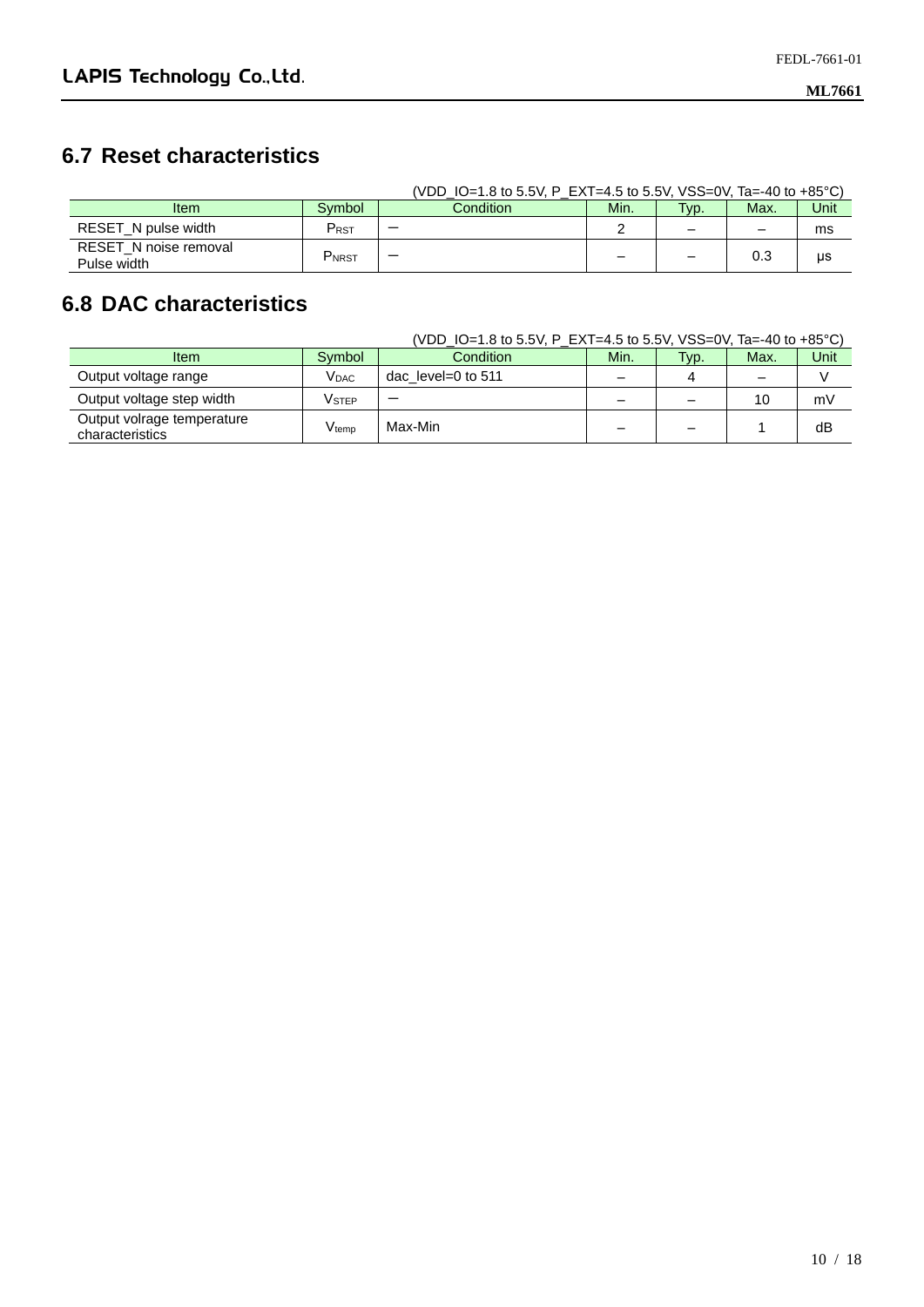### **6.9 AC characteristics (I<sup>2</sup>C Bus Interface)**

#### ● Standard Mode 100kHz

|                                                     |                     | (VDD_IO=1.8 to 5.5V, P_EXT=4.5 to 5.5V, VSS=0V, Ta=-40 to +85°C) |      |      |      |      |
|-----------------------------------------------------|---------------------|------------------------------------------------------------------|------|------|------|------|
| <b>Item</b>                                         | Symbol              | Condition                                                        | Min. | Typ. | Max. | Unit |
| SCL_S clock frequency                               | fscL                | $\overline{\phantom{0}}$                                         |      |      | 100  | kHz  |
| SCL_S hold time<br>(start/repeated start condition) | t <sub>HD:STA</sub> | $\overline{\phantom{0}}$                                         | 4.0  |      |      | μs   |
| SCL_S "L" level time                                | t∟ow                | -                                                                | 4.7  |      |      | μs   |
| SCL_S "H" level time                                | thigh               |                                                                  | 4.0  |      |      | μs   |
| SCL S setup time<br>(repeated start condition)      | tsu:Sta             | $\overline{\phantom{0}}$                                         | 4.7  |      |      | μs   |
| SDA S hold time                                     | <b>t</b> HD:DAT     | $\overline{\phantom{m}}$                                         | 0    |      |      | μs   |
| SDA S setup time                                    | tsu:DAT             | -                                                                | 0.25 |      |      | μs   |
| SDA_S setup time<br>(P: Stop condition)             | tsu:sto             |                                                                  | 4.0  |      |      | μs   |
| Bus free time                                       | t <sub>BUF</sub>    | $\overline{\phantom{m}}$                                         | 4.7  |      |      | μs   |

#### ● Fast Mode 400kHz

|                                                     |                   | (VDD_IO=1.8 to 5.5V, P_EXT=4.5 to 5.5V, VSS=0V, Ta=-40 to +85°C) |      |      |      |            |
|-----------------------------------------------------|-------------------|------------------------------------------------------------------|------|------|------|------------|
| <b>Item</b>                                         | Symbol            | Condition                                                        | Min. | Typ. | Max. | Unit       |
| <b>SCL S clock frequency</b>                        | fsc∟              | $\overline{\phantom{0}}$                                         |      |      | 400  | <b>kHz</b> |
| SCL S hold time<br>(start/repeated start condition) | <b>t</b> HD:STA   | -                                                                | 0.6  |      |      | μs         |
| SCL_S "L" level time                                | t∟ow              | -                                                                | 1.3  |      |      | μs         |
| SCL S "H" level time                                | t <sub>HIGH</sub> | $\overline{\phantom{m}}$                                         | 0.6  |      |      | μs         |
| SCL S setup time<br>(repeated start condition)      | tsu:Sta           | -                                                                | 0.6  |      |      | μs         |
| SDA S hold time                                     | <b>t</b> HD:DAT   | -                                                                | 0    |      |      | μs         |
| SDA_S setup time                                    | tsu:DAT           | $\overline{\phantom{m}}$                                         | 0.1  |      |      | μs         |
| SDA_S setup time<br>(P: Stop condition)             | tsu:sto           | $\overline{\phantom{0}}$                                         | 0.6  |      |      | μs         |
| Bus free time                                       | t <sub>BUF</sub>  | -                                                                | 1.3  |      |      | μs         |



If powering off this LSI, it disables communications of other devices on the I<sup>2</sup>C bus.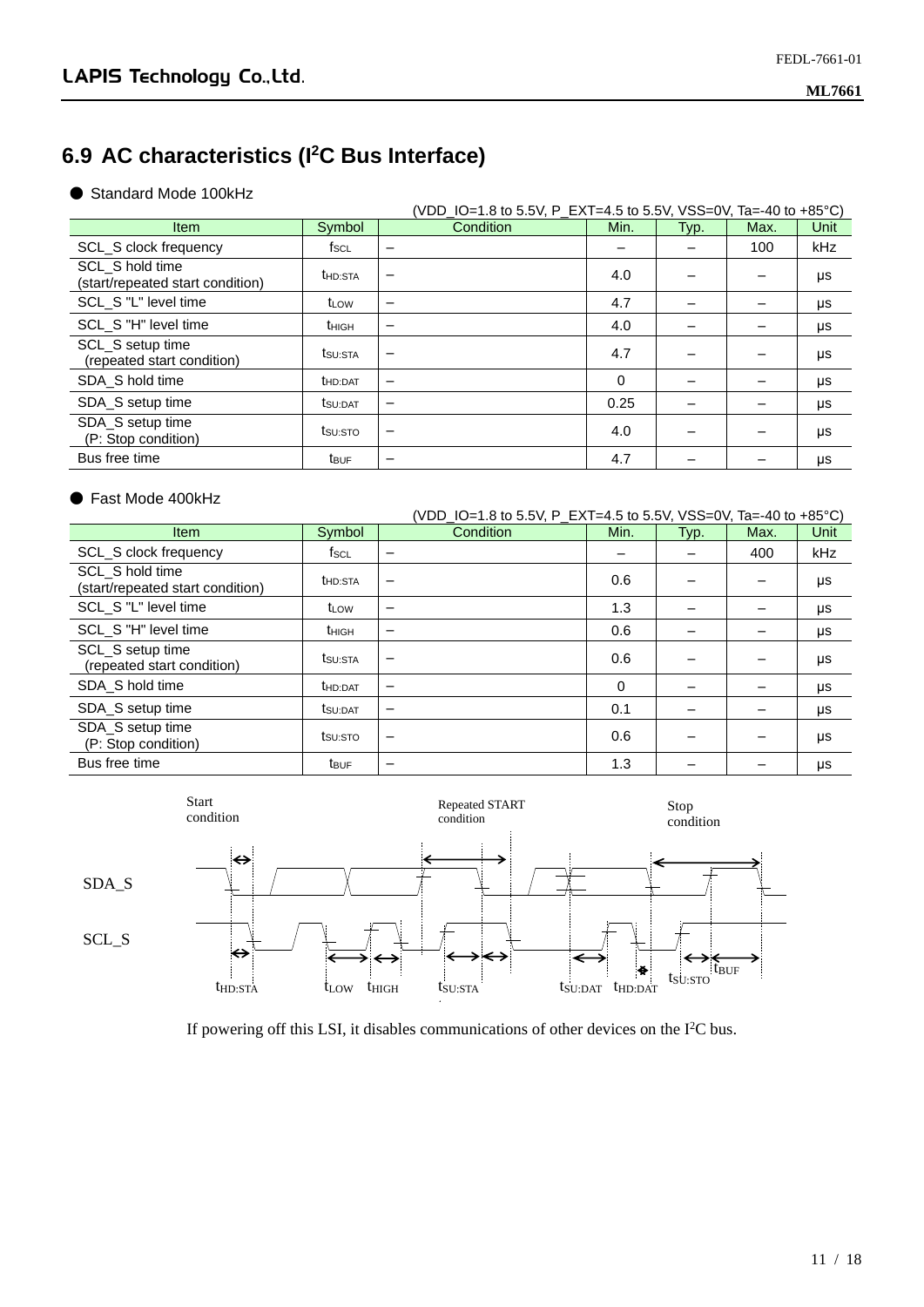### **6.10 AC characteristics (Host Interface**:**SPI slave)**

|                          | (VDD_IO/ISO_V=1.8 to 5.5V, P_EXT=2.0 to 5.5V, VSS=0V, Ta=-40 to +85°C) |           |      |      |      |      |  |
|--------------------------|------------------------------------------------------------------------|-----------|------|------|------|------|--|
| <b>Item</b>              | Symbol                                                                 | Condition | Min. | Typ. | Max. | Unit |  |
| SCLK_S input cycle       | tscyc                                                                  |           | 500  |      |      | ns   |  |
| SCLK_S input pulse width | tsw                                                                    |           | 200  |      |      | ns   |  |
| SCS_S setup time         | tcs <sub>1</sub>                                                       |           | 80   |      |      | ns   |  |
|                          | t <sub>CS2</sub>                                                       |           | 80   |      |      | ns   |  |
|                          | t <sub>CH1</sub>                                                       |           | 80   |      |      | ns   |  |
| SCS S hold time          | t <sub>CH2</sub>                                                       |           | 80   |      |      | ns   |  |
| SCS_S input pulse width  | t <sub>cw</sub>                                                        |           | 80   |      |      | ns   |  |
| SDO_S output delay time  | tsp                                                                    |           |      |      | 240  | ns   |  |
| SDI_S input setup time   | tss                                                                    |           | 80   |      |      | ns   |  |
| SDI S input hold time    | tsн                                                                    |           | 80   |      |      | ns   |  |

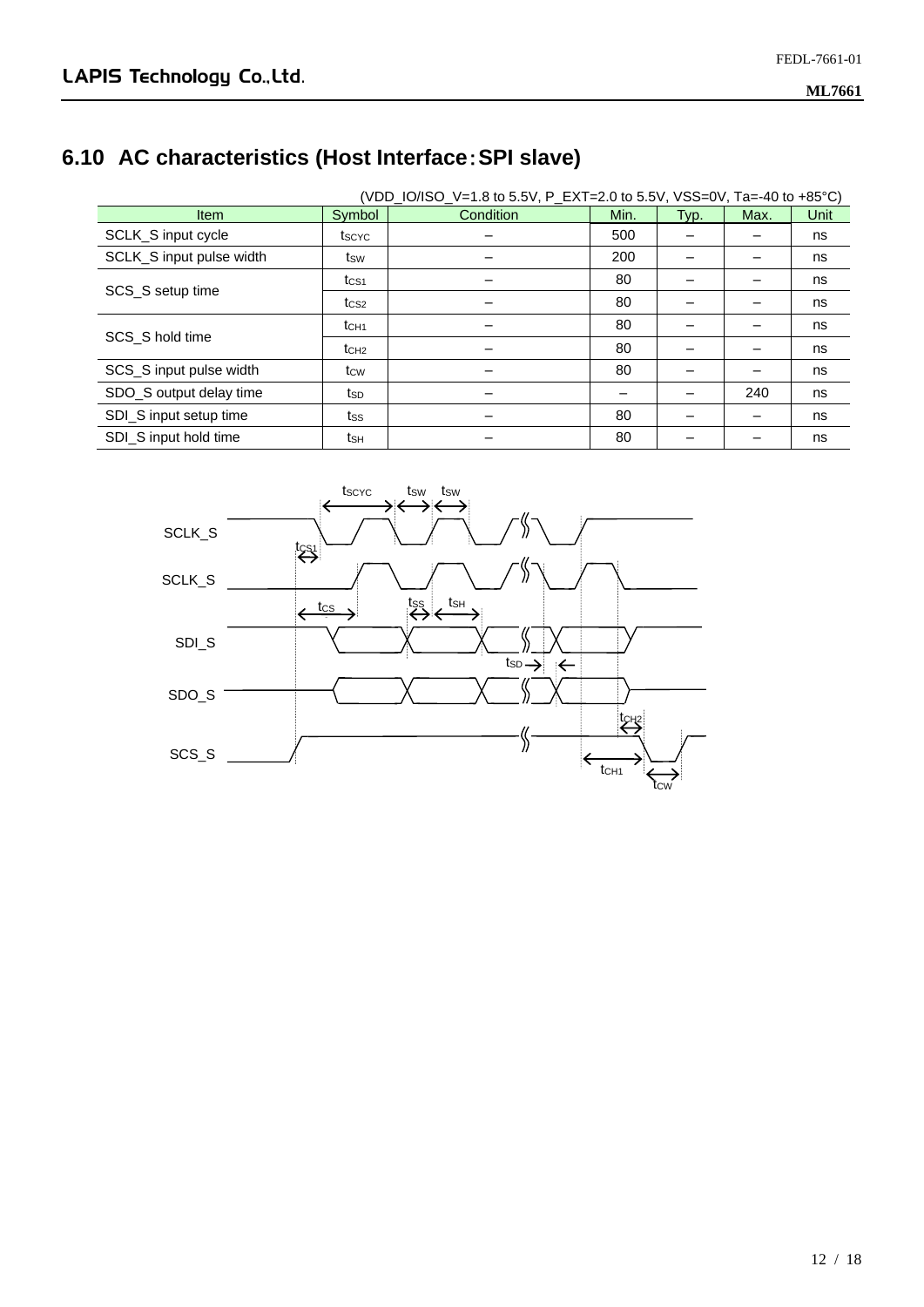### **6.11 AC characteristics (SPI master)**

|                           | (VDD_IO/ISO_V=1.8 to 5.5V, P_EXT=2.0 to 5.5V, VSS=0V, Ta=-40 to +85°C) |           |                       |                       |               |      |  |  |
|---------------------------|------------------------------------------------------------------------|-----------|-----------------------|-----------------------|---------------|------|--|--|
| <b>Item</b>               | Symbol                                                                 | Condition | Min.                  | Typ.                  | Max.          | Unit |  |  |
| SCLK M output cycle       | tscyc                                                                  |           |                       | SCLK <sup>*1</sup>    |               | s    |  |  |
| SCLK_M output pulse width | tsw                                                                    |           | tscyc<br>$\times 0.4$ | tscyc<br>$\times 0.5$ | tscyc<br>x0.6 | s    |  |  |
| SDO_M output delay time   | tsp                                                                    |           |                       |                       | 100           | ns   |  |  |
| SDI_M input setup time    | tss                                                                    |           | 100                   |                       |               | ns   |  |  |
| SDI M input hold time     | tsн                                                                    |           | 60                    |                       |               | ns   |  |  |

\*1 : The Period of the internal clock selected by the interface register

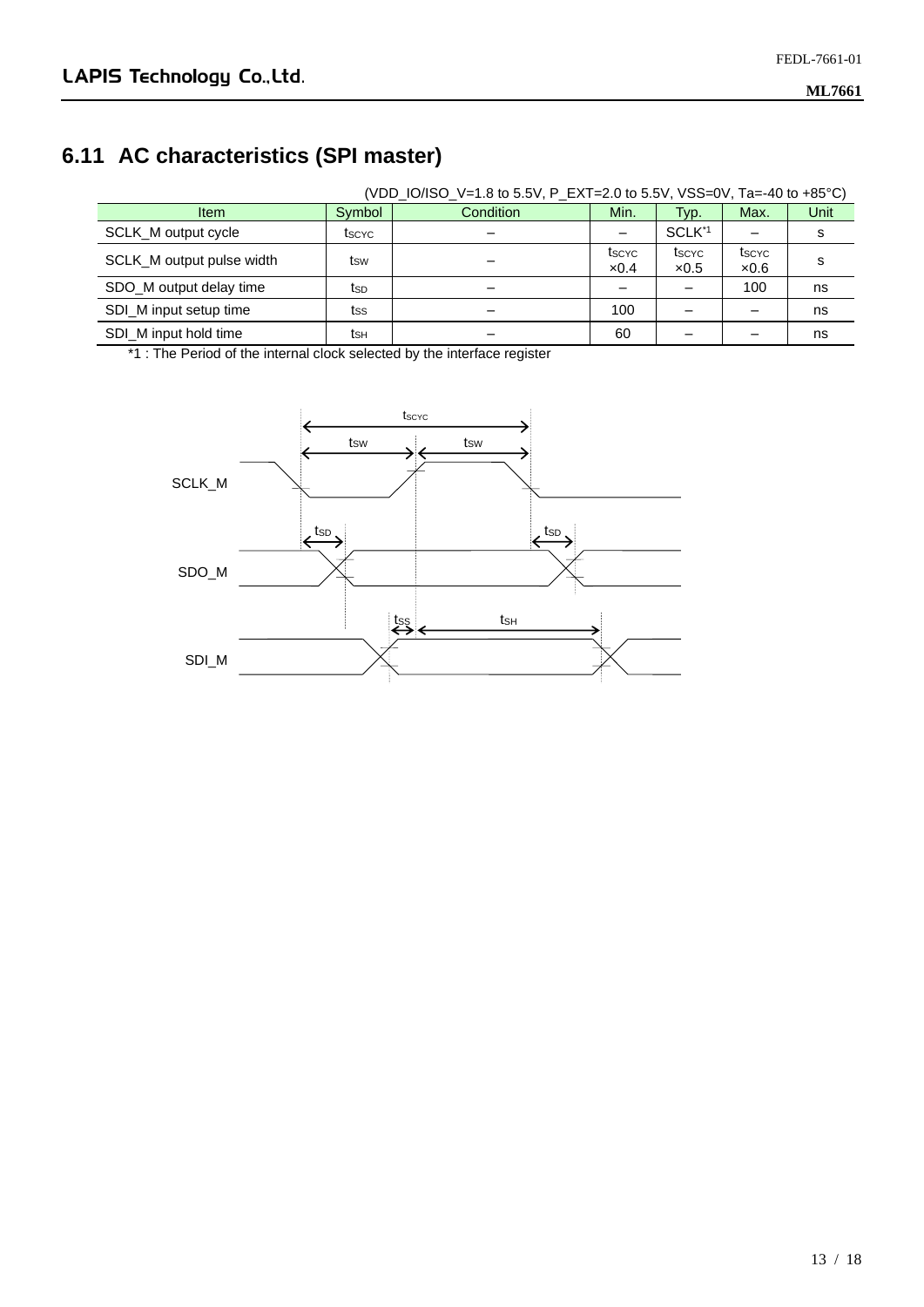#### **6.12 IO characteristics**

| (Unless otherwise specified, VDD_IO=1.8 to 5.5V, P_EXT=4.5 to 5.5V, VSS=0V, Ta=-40 to +85°C) |                    |                                                            |                          |                          |                            |             |  |
|----------------------------------------------------------------------------------------------|--------------------|------------------------------------------------------------|--------------------------|--------------------------|----------------------------|-------------|--|
| <b>Item</b>                                                                                  | Symbol             | Condition                                                  | Min.                     | Typ.                     | Max.                       | <b>Unit</b> |  |
| Output voltage 1<br>(P00-P07, P10-P17)                                                       | VOH <sub>1</sub>   | $IOH = -1.0mA$                                             | $V_{DD\_IO}$<br>$-0.5$   |                          |                            | V           |  |
|                                                                                              | VOL1               | $IOL=+0.5mA$                                               |                          | $\overline{\phantom{0}}$ | 0.4                        | V           |  |
| Output voltage 2<br>(P00-P07, P10-P17)                                                       | VOL <sub>2</sub>   | $2.7V \leq VDD$ IO ≤ 5.5V<br>$IOL=+5.0mA$                  |                          | $\overline{\phantom{0}}$ | 0.6                        | V           |  |
| (LED mode selected)                                                                          |                    | $IOL=+2.0mA$                                               | $\overline{\phantom{0}}$ | $\overline{\phantom{0}}$ | 0.4                        | $\vee$      |  |
| Output voltage 3<br>(P00-P03)<br>(I <sup>2</sup> C mode selected)                            | VOL3               | $IOL3=+3mA (I2C spec)$<br>$(VDD$ <sub>-IO</sub> $\geq$ 2V) |                          | —                        | 0.4                        | $\vee$      |  |
| Output voltage 4<br>(P00-P03)<br>(I <sup>2</sup> C mode selected)                            | VOL <sub>4</sub>   | $IOL4=+2mA (I2C spec)$<br>$(VDD$ <sub>-IO</sub> < 2V)      |                          |                          | V <sub>DD</sub> IO<br>x0.2 | $\vee$      |  |
| Output leakage 1                                                                             | IOOH <sub>1</sub>  | VOH=VDD IO<br>(at high impedance)                          |                          |                          | 1                          | μA          |  |
| (P00-P07, P10-P17)                                                                           | IOOL1              | VOL=VSS<br>(at high impedance)                             | $-1$                     | $\overline{\phantom{0}}$ | $\overline{\phantom{0}}$   | μA          |  |
| Input current 1                                                                              | IIH <sub>1</sub>   | VIH1=VDD IO                                                |                          |                          | $\mathbf{1}$               | μA          |  |
| (RESET_N, TEST1_N)                                                                           | III <sub>1</sub>   | $VIL1 = VSS$                                               | $-900$                   | $-300$                   | $-20$                      | μA          |  |
| Input current 2                                                                              | IIH2               | VIH2=VDD_IO                                                |                          |                          | 1                          | μA          |  |
| (TEST0)                                                                                      | III <sub>2</sub>   | VIL2=VSS                                                   | $-200$                   | $-15$                    | $-1$                       | μA          |  |
|                                                                                              | IIH <sub>3</sub>   | VIH3=VDD_IO (In pull down)                                 | 1                        | 15                       | 200                        | μA          |  |
|                                                                                              | IIL <sub>3</sub>   | VIL3=VSS (In pull down)                                    | $-200$                   | $-15$                    | $-1$                       | μA          |  |
| Input current 3<br>(P00-P07, P10-P17)                                                        | IIH <sub>3</sub> Z | VIH3=VDD IO<br>(at high impedance)                         | $\overline{\phantom{0}}$ | $\overline{\phantom{0}}$ | 1                          | μA          |  |
|                                                                                              | IIL3Z              | VIL3=VSS<br>(at high impedance)                            | $-1$                     | —                        |                            | μA          |  |
| Input voltage 1<br>(RESET_N, TEST0, TEST1_N,                                                 | VIH <sub>1</sub>   | $\qquad \qquad -$                                          | 0.75x<br>$VDD-10$        |                          | V <sub>DD_IO</sub>         | $\vee$      |  |
| P00-P07, P10-P17)                                                                            | VIL1               |                                                            | $\mathbf 0$              |                          | 0.3x<br>$V_{DD\_IO}$       | $\vee$      |  |
| Input pin capacitance<br>(RESET_N, TEST0, TEST1_N,<br>P00-P07, P10-P17)                      | <b>CIN</b>         | $f=10kHz$<br>Vrms=50mV<br>$Ta=25^{\circ}C$                 |                          | 10                       |                            | pF          |  |

Typ. standard is at Ta=25°C, VDD\_IO=3.0V

#### **6.13 Current consumption**

#### (VDD\_IO=1.8 to 5.5V, P\_EXT=4.5 to 5.5V, VSS=0V, Ta=-40 to +85°C)

| <b>Item</b>         | Symbol                       | <b>Condition</b>                             | Min. | Typ. | Max. | Unit |
|---------------------|------------------------------|----------------------------------------------|------|------|------|------|
| Current consumption | IDD <sub>1</sub>             | HALT-H<br>High speed clock stop              |      |      | 23.6 | uA   |
|                     | ID <sub>D</sub> <sub>2</sub> | <b>HALT</b>                                  |      | 1.3  | 2.0  | mA   |
|                     | IDD <sub>3</sub>             | CPU 6.78MHz operation<br>Peripherals stop    |      | 2.2  | 3.0  | mA   |
|                     | IDD4                         | CPU 6.78MHz operation<br>Communication*      |      | 15   |      | mA   |
|                     | IDD <sub>5</sub>             | CPU 6.78MHz operation<br>Power transmission* |      | 20   |      | mA   |

\* Current consumption depends on the antenna design. The smaller the load resistance, the higher the current consumption. External Transistor is not included.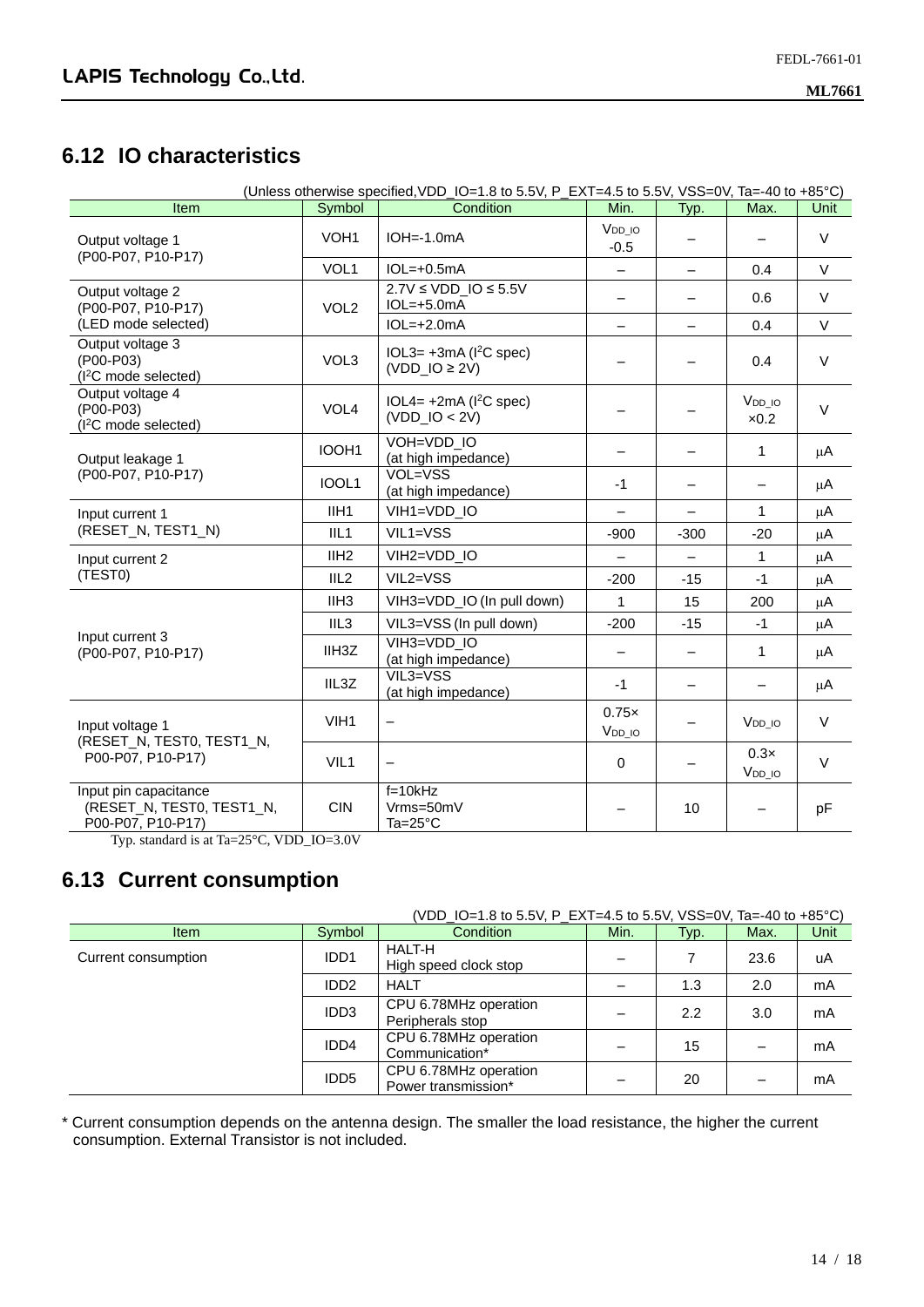#### **7. Package dimensions**

WQFN40 pin



Notes for Mounting the Surface Mount Type Package

The surface mount type packages are very susceptible to heat in reflow mounting and humidity absorbed in storage. Therefore, before you perform reflow mounting, contact a ROHM sales office for the product name, package name, pin number, package code and desired mounting conditions (reflow method, temperature and times).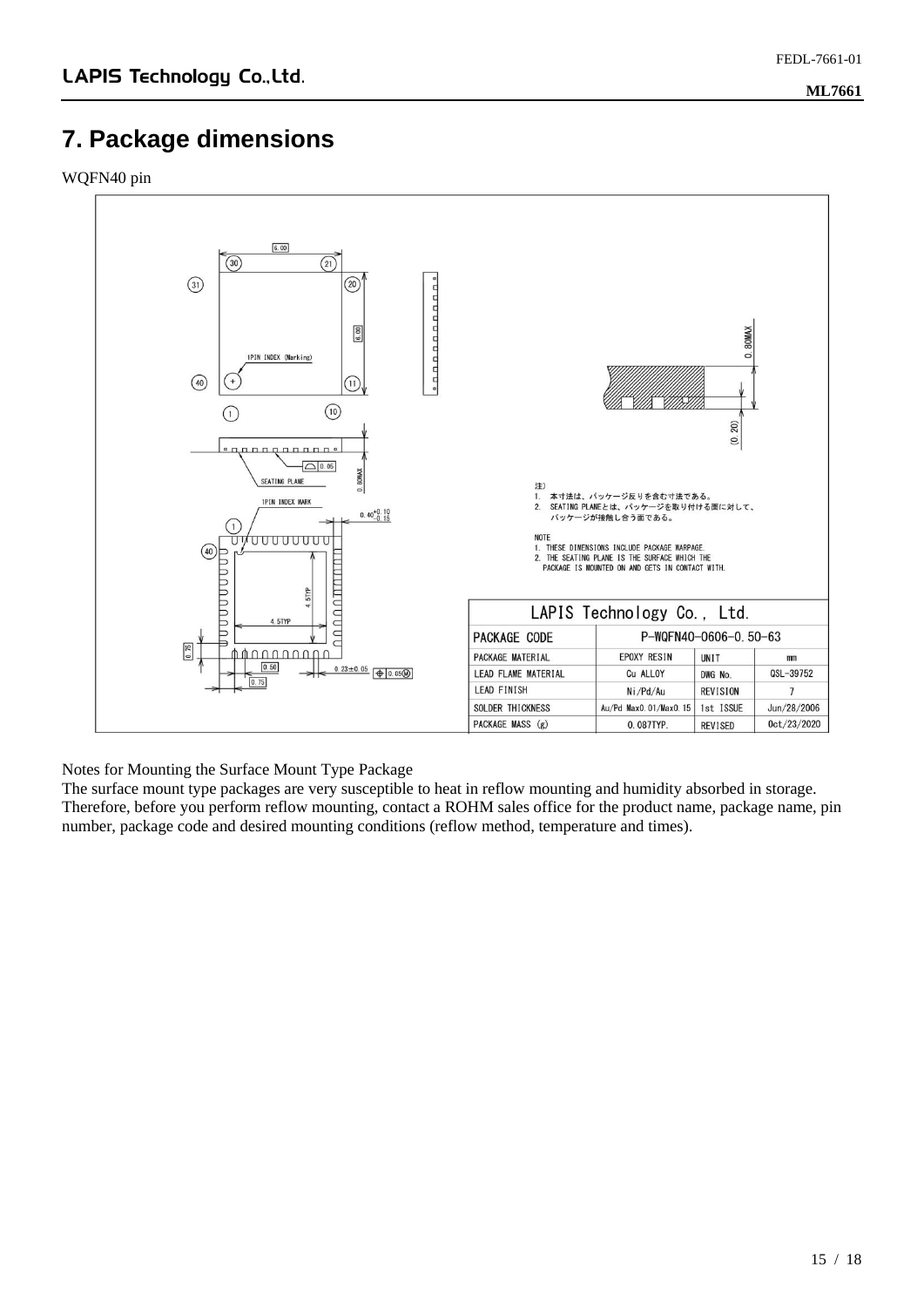## **8. Sample circuit**



#### Mandatory Parts List

| Parts Name            | Parts Number                    | Value                 | Size | Manufacturer | Description             |
|-----------------------|---------------------------------|-----------------------|------|--------------|-------------------------|
| Inductor              | L1                              | $1 \mu H$             | 2016 | Murata       | <b>LOM2MPN</b> Series   |
|                       | L2                              | 22000pF               | 1005 | Murata       | GRM155 Series           |
|                       | L <sub>3</sub>                  | 240nH                 | 2016 | Murata       | <b>LQM2MPN</b> Series   |
| Capacitor             | C6, C7                          | 8pF                   | 1005 | Murata       | GRM155 Series           |
|                       | C12                             | 15pF, over 100V       | 1005 | Murata       | GRM155 Series           |
|                       | C11                             | $100pF$ , over $100V$ | 1005 | Murata       | GRM155 Series           |
|                       | C8. C16                         | 100pF                 | 1005 | Murata       | GRM155 Series           |
|                       | C10                             | 120pF, over 100V      | 1005 | Murata       | GRM155 Series           |
|                       | C <sub>2</sub> , C <sub>4</sub> | $0.47\mu F$           | 1005 | Murata       | GRM155 Series           |
|                       | C1, C3, C5                      | $2.2 \mu F$           | 1005 | Murata       | GRM155 Series           |
|                       | C9. C13                         | 560pF                 | 1005 | Murata       | GRM155 Series           |
|                       | C14                             | 1000pF, DC cut        | 1005 | Murata       | GRM155 Series           |
|                       | C15                             | 1000pF                | 1005 | Murata       | GRM155 Series           |
| Resistor              | R1                              | $47 \text{m}\Omega$   | 1220 | <b>ROHM</b>  | LTR10 Series            |
|                       | R <sub>2</sub>                  | $1\text{M}\Omega$     | 1005 | <b>ROHM</b>  | <b>MCR01</b> Series     |
|                       | R <sub>3</sub>                  | $51\Omega$            | 1005 | <b>ROHM</b>  | <b>MCR01</b> Series     |
|                       | R <sub>4</sub>                  | $510\Omega$           | 1005 | <b>ROHM</b>  | <b>MCR01</b> Series     |
| <b>MOS</b> Transistor | M1                              | NMOS, 30V, 3.5A, 1W   | 2928 | <b>ROHM</b>  | RQ5E035BN               |
|                       | M <sub>3</sub>                  | NMOS, 60V, 0.25A      | 2924 | <b>ROHM</b>  | <b>RK7002BM</b>         |
| Crystal               | X1                              |                       |      | NDK.         | NX2016SA,               |
|                       |                                 | 27.12MHz, 8pF         | 2016 | Kyocera,     | CX2016DB,               |
|                       |                                 |                       |      | <b>TXC</b>   | <b>SMD SEAM SEALING</b> |
| <b>ANT</b>            |                                 |                       |      |              |                         |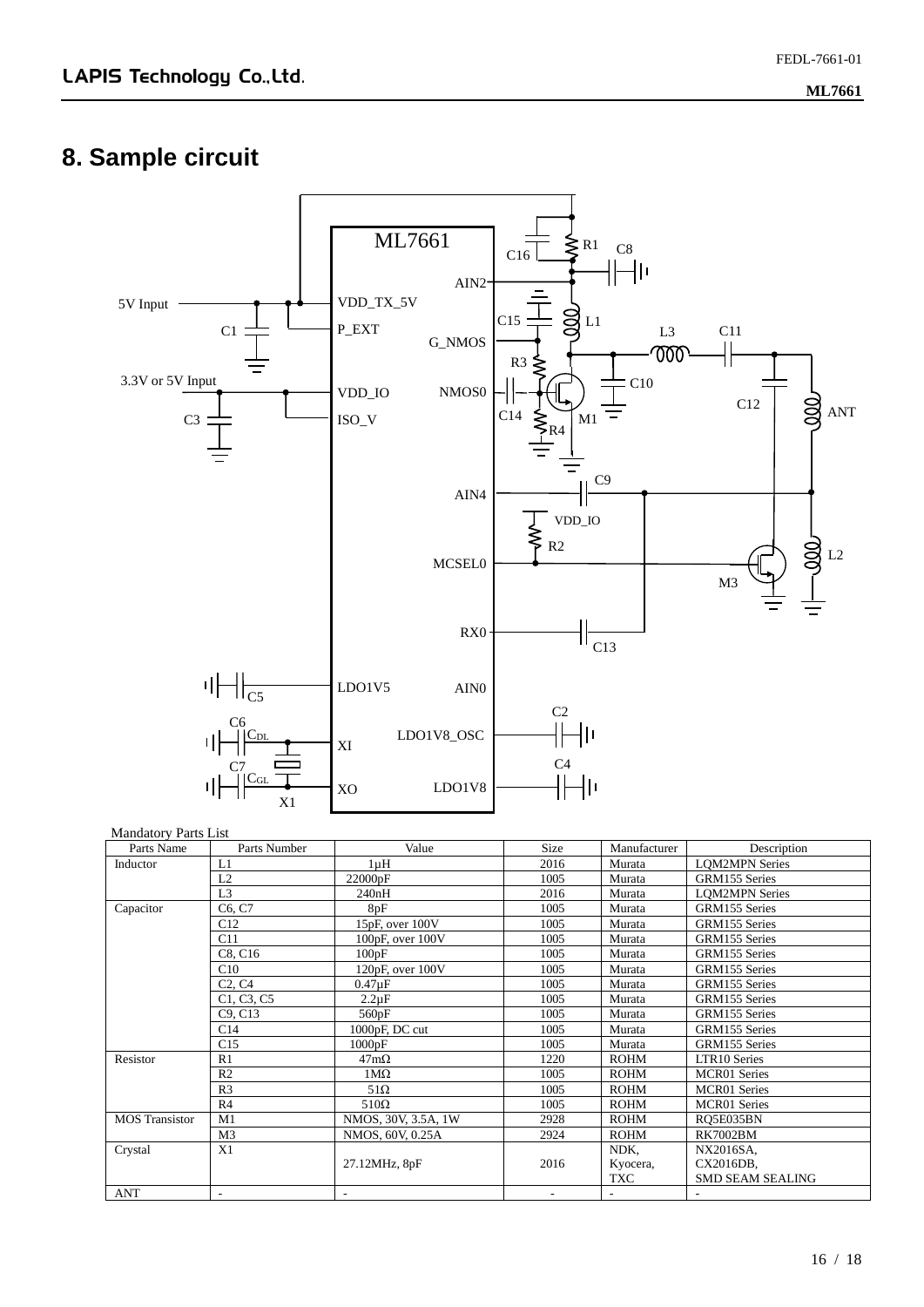# **Revision history**

|              | <b>Issue Date</b> | Page                |                          |                 |
|--------------|-------------------|---------------------|--------------------------|-----------------|
| Document No. |                   | Previous<br>Edition | Current<br>Edition       | Change contents |
| FEDL7661-01  | 2021.10.5         | $\equiv$            | $\overline{\phantom{0}}$ | First edition   |